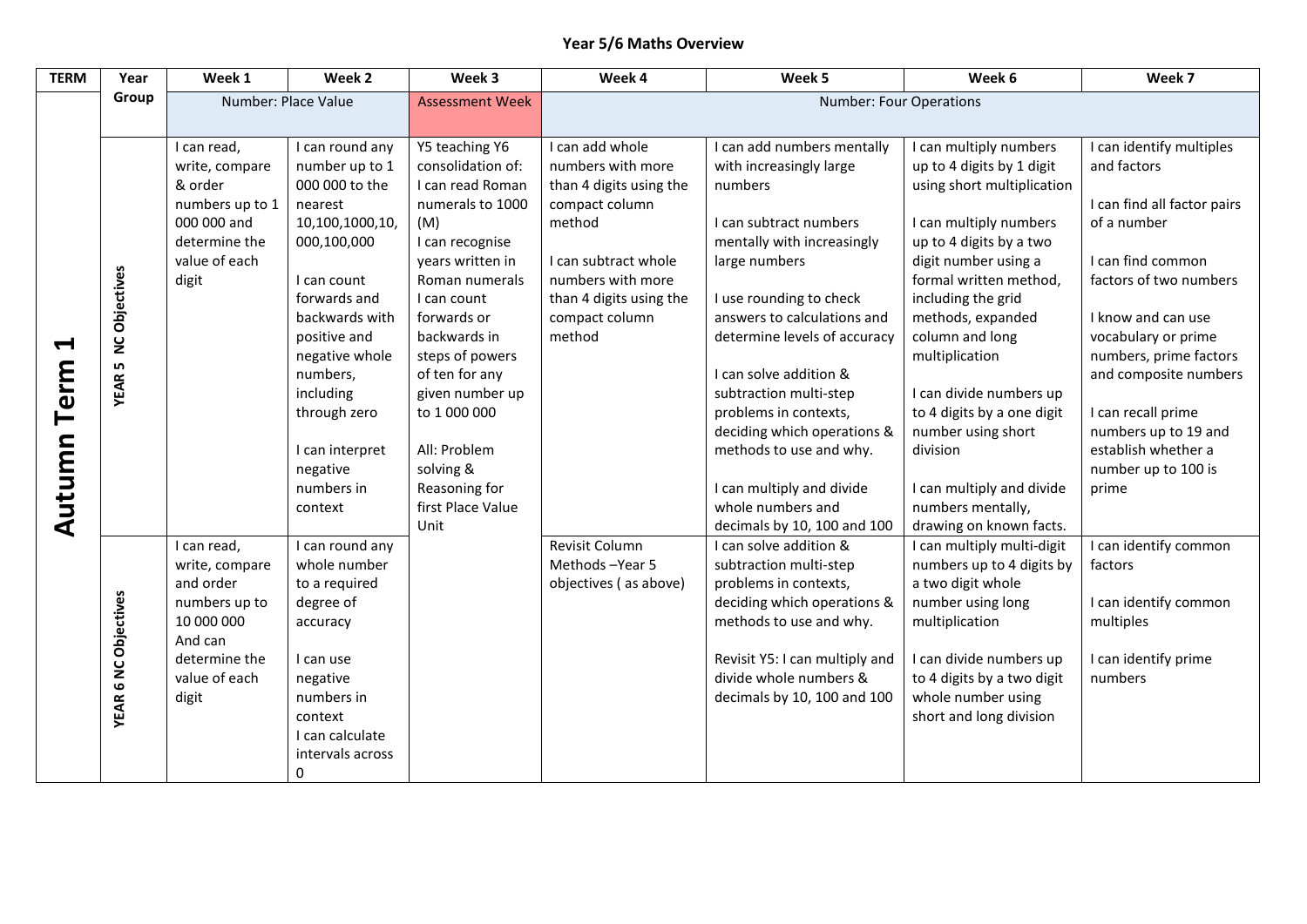| <b>TERM</b>                     | Year                                  | Week 1                                                                                                                                                                                                                                                                                                          | Week 2                                                                                                                                                                                                                                      | Week 3                                                                                                                                                                                                                                                                                                                                                                                                                             | Week 4                                                                                                                                                                   | Week 5                                                                                                                                                                | Week 6                                                                                          | Week 7                                   |  |
|---------------------------------|---------------------------------------|-----------------------------------------------------------------------------------------------------------------------------------------------------------------------------------------------------------------------------------------------------------------------------------------------------------------|---------------------------------------------------------------------------------------------------------------------------------------------------------------------------------------------------------------------------------------------|------------------------------------------------------------------------------------------------------------------------------------------------------------------------------------------------------------------------------------------------------------------------------------------------------------------------------------------------------------------------------------------------------------------------------------|--------------------------------------------------------------------------------------------------------------------------------------------------------------------------|-----------------------------------------------------------------------------------------------------------------------------------------------------------------------|-------------------------------------------------------------------------------------------------|------------------------------------------|--|
|                                 | Group                                 |                                                                                                                                                                                                                                                                                                                 |                                                                                                                                                                                                                                             |                                                                                                                                                                                                                                                                                                                                                                                                                                    |                                                                                                                                                                          |                                                                                                                                                                       |                                                                                                 |                                          |  |
|                                 |                                       | Number: Fractions (Review: Place                                                                                                                                                                                                                                                                                |                                                                                                                                                                                                                                             | <b>Assessment week</b>                                                                                                                                                                                                                                                                                                                                                                                                             | Number: Fractions                                                                                                                                                        |                                                                                                                                                                       |                                                                                                 |                                          |  |
|                                 |                                       | <b>Value &amp; Four operations)</b>                                                                                                                                                                                                                                                                             |                                                                                                                                                                                                                                             | Geometry:<br>Position &<br><b>Direction</b>                                                                                                                                                                                                                                                                                                                                                                                        |                                                                                                                                                                          |                                                                                                                                                                       |                                                                                                 |                                          |  |
| $\mathbf{\mathsf{N}}$<br>Autumn | <b>NC Objectives</b><br><b>YEAR 5</b> | I can identify,<br>name and write<br>equivalent<br>fractions of a<br>given fraction,<br>represented<br>visually,<br>including tenths<br>and hundredths<br>Compare and<br>order fractions<br>whose<br>denominators<br>are multiples of<br>the same<br>number.<br>I can count in<br>fractions on a<br>number line | I can covert a n<br>improper<br>fraction to a<br>mixed number.<br>I can convert a<br>mixed number<br>to an improper<br>fraction<br>I can write<br>mathematical<br>statements >1<br>as a mixed<br>number e.g. 2/5<br>$+4/5 = 6/5 = 1$<br>1/5 | I can identify,<br>describe and<br>represent the<br>position of a<br>shape in a one<br>quadrant axis<br>I can identify,<br>describe and<br>represent the<br>position of a<br>shape in a four<br>quadrant axis<br>I can identify,<br>describe and<br>represent the<br>position of a<br>shape following a<br>reflection or<br>translation, using<br>the appropriate<br>language and<br>knowing that the<br>shape has not<br>changed. | I can order fractions<br>whose denominators<br>are all multiples of the<br>same number.<br>I can compare and<br>order numbers >1<br>I can compare and<br>order number <1 | I can add and subtract<br>fractions with the same<br>denominator<br>I can add and subtract<br>fractions with denominators<br>that are multiples of the<br>same number | I can multiply proper<br>fractions by whole<br>numbers, supported by<br>materials and diagrams. | I can calculate fraction of<br>an amount |  |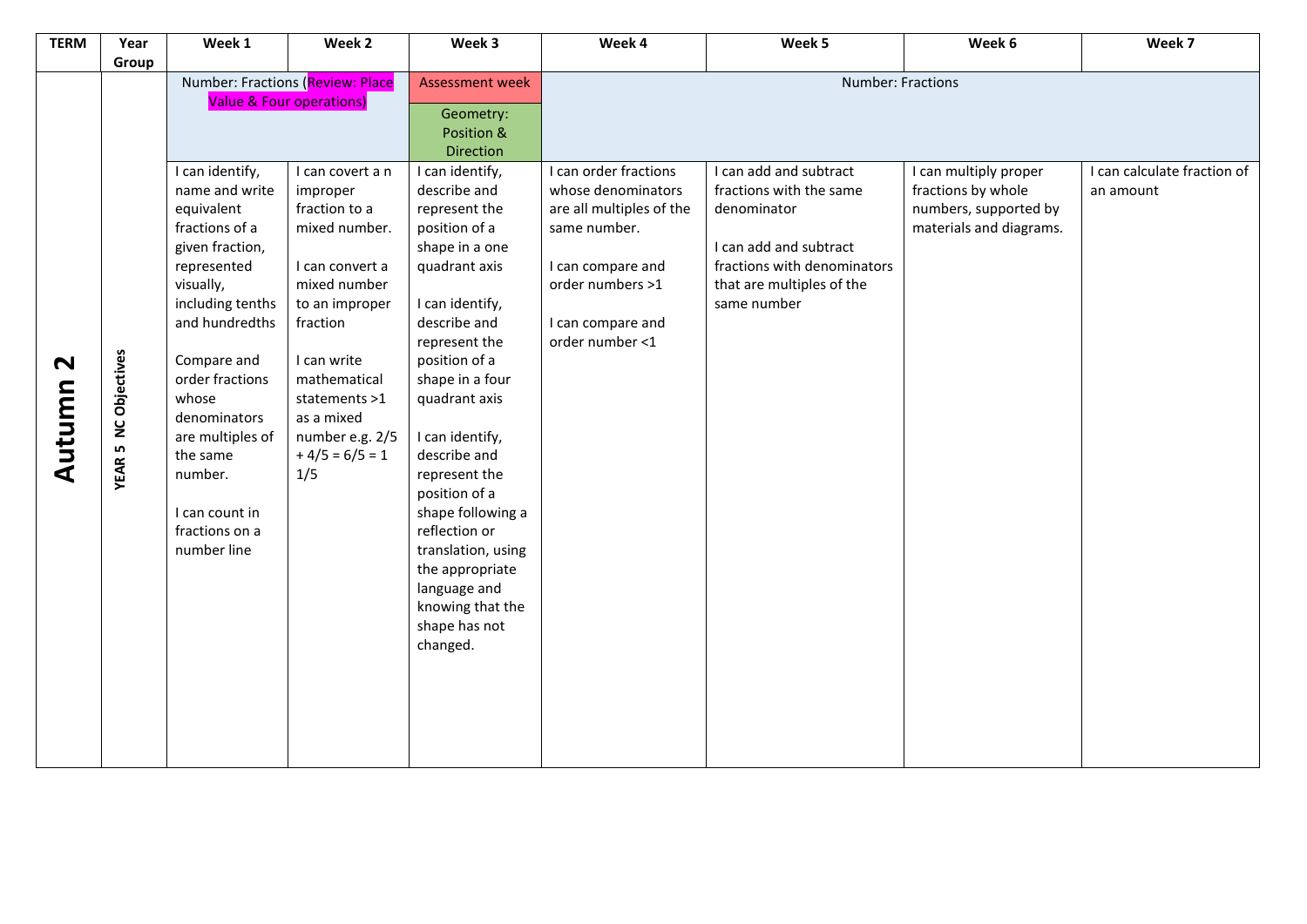|              |                             | Recap                       | Revisit with     | I can describe         | I can compare and                | I can add and subtract      | I can multiply simple       | I can calculate fractions |
|--------------|-----------------------------|-----------------------------|------------------|------------------------|----------------------------------|-----------------------------|-----------------------------|---------------------------|
|              |                             | equivalent                  | Year 5:          | positions on the       | order numbers >1                 | fractions with different    | pairs of fractions, writing | of an amount              |
|              |                             | fractions with              |                  | full co-ordinate       |                                  | denominators, using the     | the answer in its simplest  |                           |
|              |                             | Year 5                      | I can covert a n | grid (four             | I can compare and                | concept of equivalent       | from                        | I can calculate fractions |
|              |                             |                             | improper         | quadrants)             | order number <1                  | fractions                   |                             | of an amount -find the    |
|              |                             |                             | fraction to a    |                        |                                  |                             | I can divide proper         | whole                     |
|              |                             | I can use                   | mixed number.    | I can draw and         | I can compare fractions          | I can add and subtract      | fractions by whole          |                           |
|              |                             | common                      |                  | translate simple       | by finding the LCD               | fractions and mixed         | numbers.                    |                           |
|              |                             | factors to                  | I can convert a  | shapes on the          |                                  | numbers, using the concept  |                             |                           |
|              |                             | simplify                    | mixed number     | coordinate plane       | I can compare fractions          | of equivalent fractions     |                             |                           |
|              |                             | fractions                   | to an improper   | and reflect them       | by finding a common              |                             |                             |                           |
|              |                             |                             | fraction         | in the axis            | numerator                        |                             |                             |                           |
|              |                             | I can use                   |                  |                        |                                  |                             |                             |                           |
|              |                             | common                      | I can write      | I can draw and         |                                  |                             |                             |                           |
|              |                             | multiples to                | mathematical     | reflect simple         |                                  |                             |                             |                           |
|              | <b>YEAR 6 NC Objectives</b> | express                     | statements >1    | shapes in the axis     |                                  |                             |                             |                           |
|              |                             | fractions in                | as a mixed       | on a co-ordinate       |                                  |                             |                             |                           |
|              |                             | the same                    | number e.g. 2/5  | grid                   |                                  |                             |                             |                           |
|              |                             |                             | $+4/5 = 6/5 = 1$ |                        |                                  |                             |                             |                           |
|              |                             | denominator                 | 1/5              |                        |                                  |                             |                             |                           |
|              |                             |                             |                  |                        |                                  |                             |                             |                           |
|              |                             |                             |                  |                        |                                  |                             |                             |                           |
|              |                             | I can count in              |                  |                        |                                  |                             |                             |                           |
|              |                             | fractions on a              |                  |                        |                                  |                             |                             |                           |
|              |                             | number line                 |                  |                        |                                  |                             |                             |                           |
| Spring       |                             | Year 5/6 Number: Decimals & |                  | <b>Assessment week</b> | Y5/6: Number:                    | Y5: Number: Decimals        |                             |                           |
| $\mathbf{1}$ |                             | Percentages                 |                  |                        | Decimals and                     | Y6: Algebra                 |                             |                           |
|              |                             | I can read and              | I can read       | I can multiply         | Percentages<br>I recognise the % | I can add and subtract      | I can add and subtract      |                           |
|              |                             | write numbers               | number with up   | whole numbers          | symbol and                       | decimals within 1           | numbers with a differing    |                           |
|              |                             | with up to 3                | to 3 decimal     | and those              | understand that it               |                             | number of dp                |                           |
|              |                             | decimal places              | places           | involving              | relates to "number of            | I can cross a whole when    |                             |                           |
|              |                             |                             |                  | decimals by 10,        | parts per hundred"               | adding and subtracting with | I can add and subtract      |                           |
|              |                             | I can read and              | I can write      | 100 and 100            |                                  | decimals                    | decimals from whole         |                           |
|              |                             | write decimal               | number with up   |                        | I can write percentages          |                             | numbers                     |                           |
|              | Year 5 NC objectives        | numbers as                  | to 3 decimal     | I can divide whole     | as a fraction with a             | I can add and subtract      |                             |                           |
|              |                             | fractions                   | places           | numbers and            | denominator of 100               | numbers with the same       |                             |                           |
|              |                             |                             |                  | those involving        |                                  | amount of dp                |                             |                           |
|              |                             | I can recognise             | I can round      | decimals by 10,        | I can write percentages          |                             |                             |                           |
|              |                             | and use                     | decimals with    | 100 and 100            | as a decimal                     |                             |                             |                           |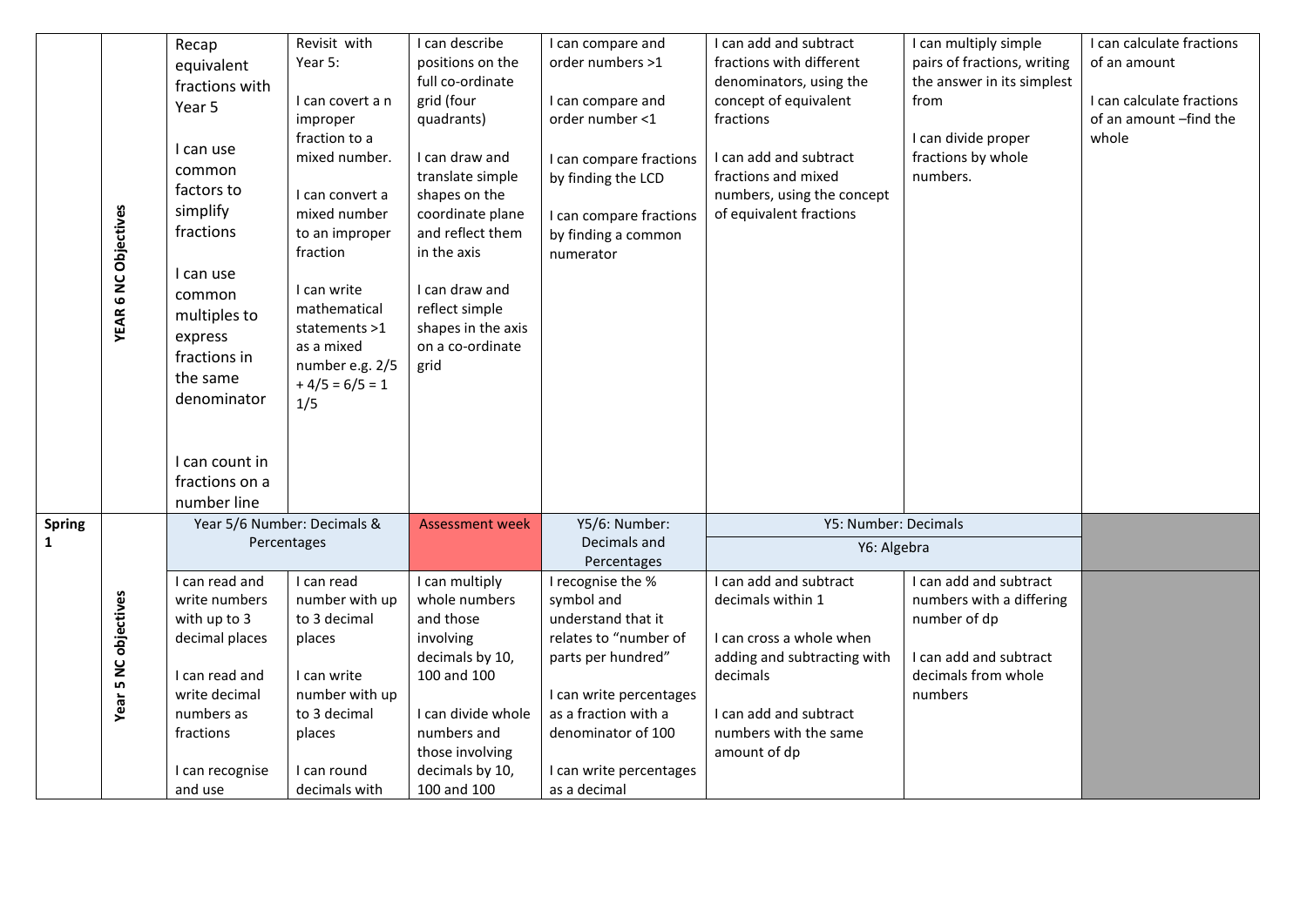| thousandths<br>and relate them<br>to tenths,<br>hundredths and<br>decimal<br>equivalents | 2dp to the<br>nearest whole<br>number<br>I can order<br>numbers with<br>up to 3dp<br>I can compare<br>numbers with<br>up to 3dp<br>can solve<br>problems with<br>involving<br>numbers with<br>up to 3dp | can solve problems<br>which require knowing<br>percentage and<br>decimal equivalents of<br>1/2 1/4 1/5 2/5 4.5 and<br>those fractions with a<br>denominator of a<br>multiple of 10 or 25 |  |  |
|------------------------------------------------------------------------------------------|---------------------------------------------------------------------------------------------------------------------------------------------------------------------------------------------------------|------------------------------------------------------------------------------------------------------------------------------------------------------------------------------------------|--|--|
|                                                                                          |                                                                                                                                                                                                         |                                                                                                                                                                                          |  |  |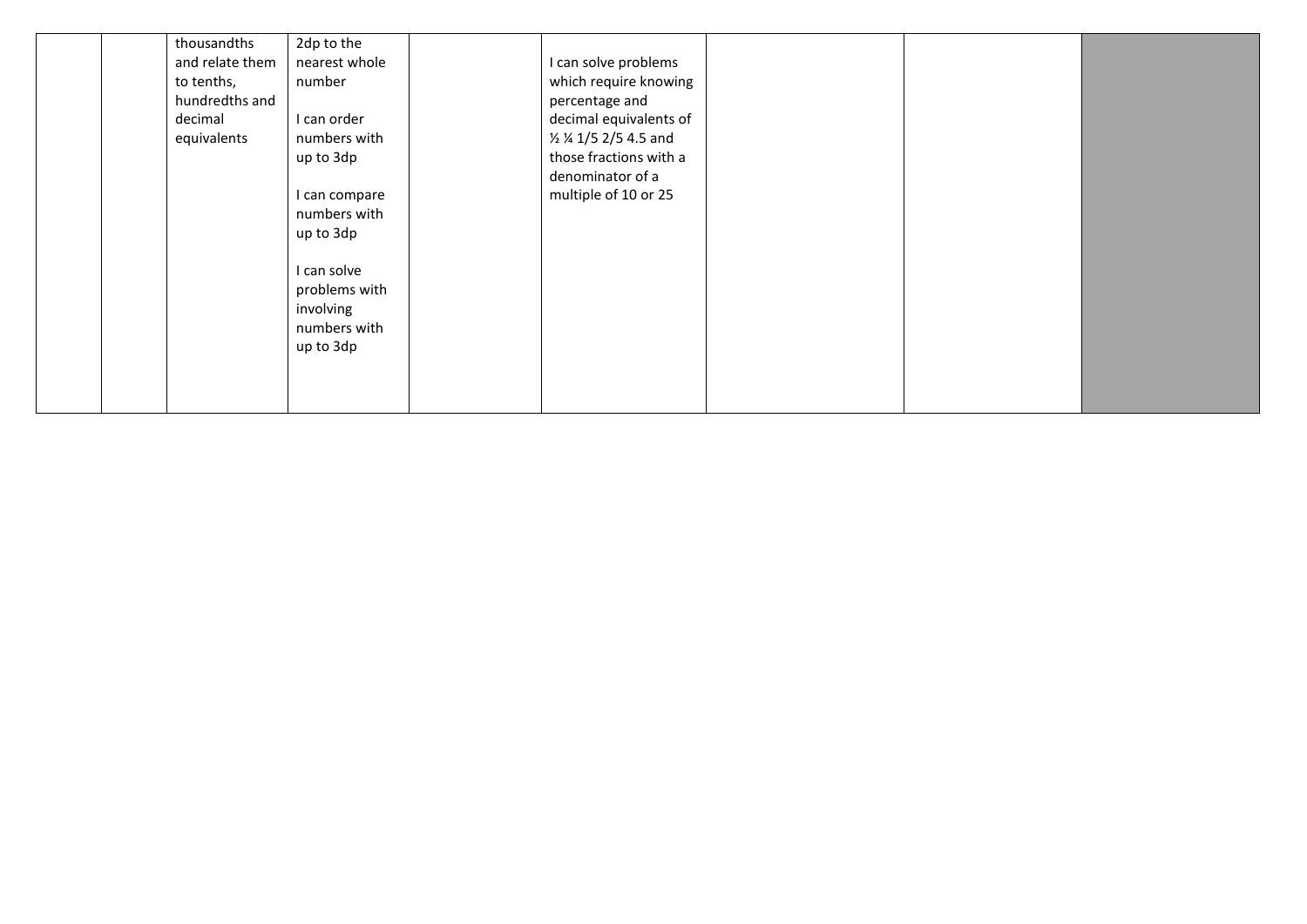|                                 | Year 6 NC objectives           | I can identify<br>the value of<br>each digit in<br>numbers given<br>to 3dp<br>I can associate a<br>fraction with<br>division and<br>calculate<br>decimal fraction<br>equivalents-<br>decimal to<br>fraction and<br>fraction to<br>decimal<br>I can recall and<br>use<br>equivalences<br>between<br>fractions,<br>decimals and<br>percentages,<br>including in<br>different | Recap on<br>reading, writing,<br>comparing and<br>ordering<br>decimals up to<br>3dp<br>I can multiply<br>one digit<br>numbers with<br>up to 2dp by<br>whole numbers<br>I can divide<br>decimals by<br>integers<br>I can use short<br>division where<br>the answer has<br>up to 2 dp | I can multiply and<br>divide numbers<br>by 10, 100 and<br>100, giving<br>answers to 3 dp | I can calculate a<br>percentage of an<br>amount (10% 5%, 15%<br>1%)<br>I can solve problems<br>(e.g. missing amounts)<br>involving the<br>calculation of<br>percentages | I can find a rule for one and<br>2 step problems<br>I can generate and describe<br>linear number sequences<br>I can express missing<br>number problems<br>algebraically | I can find pairs of<br>numbers that satisfy an<br>equation with 2<br>unknowns<br>I can enumerate<br>possibilities of<br>combinations with two<br>variables |  |
|---------------------------------|--------------------------------|----------------------------------------------------------------------------------------------------------------------------------------------------------------------------------------------------------------------------------------------------------------------------------------------------------------------------------------------------------------------------|-------------------------------------------------------------------------------------------------------------------------------------------------------------------------------------------------------------------------------------------------------------------------------------|------------------------------------------------------------------------------------------|-------------------------------------------------------------------------------------------------------------------------------------------------------------------------|-------------------------------------------------------------------------------------------------------------------------------------------------------------------------|------------------------------------------------------------------------------------------------------------------------------------------------------------|--|
|                                 |                                | contexts<br>I can compare<br>and order FDP                                                                                                                                                                                                                                                                                                                                 |                                                                                                                                                                                                                                                                                     |                                                                                          |                                                                                                                                                                         |                                                                                                                                                                         |                                                                                                                                                            |  |
| <b>Spring</b><br>$\overline{2}$ |                                |                                                                                                                                                                                                                                                                                                                                                                            | Geometry: properties of Shape                                                                                                                                                                                                                                                       | <b>Assessment week</b>                                                                   | Measurement: Perimeter, Area & Volume                                                                                                                                   |                                                                                                                                                                         | Measurement:<br><b>Converting Units</b>                                                                                                                    |  |
|                                 | <b>Year 5 NC</b><br>objectives | I know angles<br>are measured in<br>degrees and can<br>estimate and                                                                                                                                                                                                                                                                                                        | I can identify<br>angles at a point<br>and one whole<br>turn (360)                                                                                                                                                                                                                  | I can identify 3d<br>shapes, including<br>cubes/other                                    | I can measure and<br>calculate the perimeter<br>of composite                                                                                                            | I can estimate the area of<br>irregular shapes                                                                                                                          | I can convert between<br>different units of metric<br>measure (e.g. km-m; cm                                                                               |  |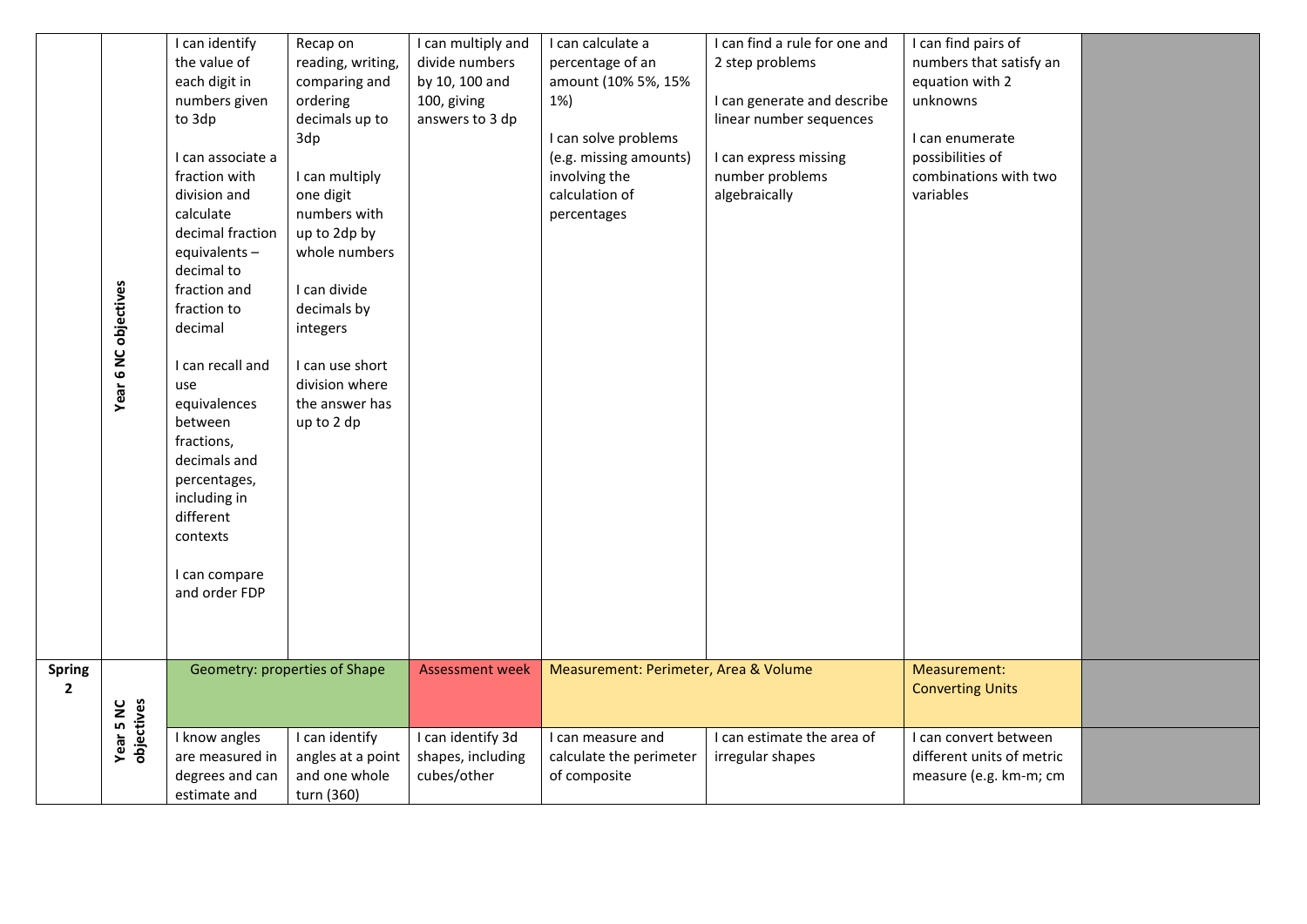|                      | compare acute,    |                          | cuboids, from 2d  | rectilinear shapes in    | I can estimate volume e.g.    | and m, cm and mm, g-       |  |
|----------------------|-------------------|--------------------------|-------------------|--------------------------|-------------------------------|----------------------------|--|
|                      | obtuse and        | I can identify           | representations   | cm and m                 | using 1cm3 blocks to build    | kg, I and ml)              |  |
|                      | reflex angles     | angles at a point        |                   |                          | cuboids (including cubes)     |                            |  |
|                      |                   | on a straight            | I can distinguish | I can calculate and      | and capacity (e.g. using      | I understand and can use   |  |
|                      | I can draw given  | line and $\frac{1}{2}$ a | between regular   | compare the area of      | water)                        | approximate                |  |
|                      | angles and        | turn (total 180)         | and irregular     | rectangles (including    |                               | equivalences between       |  |
|                      | measure them      |                          | polygons based    | squares), and            |                               | metric units and           |  |
|                      | in degrees using  | I can identify           | on reasoning      | including using          |                               | common imperial units      |  |
|                      | a protractor      | other multiples          | about equal sides | standard units, square   |                               | e.g. inches, pounds and    |  |
|                      |                   | of 90 degrees            | and angles        | centimetres (cm2) and    |                               | pints                      |  |
|                      |                   |                          |                   | square meters (m2)       |                               |                            |  |
|                      |                   | I can use the            |                   |                          |                               | I can use all four         |  |
|                      |                   | properties of            |                   | I can calculate the area |                               | operations to solve        |  |
|                      |                   | rectangles to            |                   | of compound shapes       |                               | problems involving         |  |
|                      |                   | deduce related           |                   |                          |                               | measure (e.g. length,      |  |
|                      |                   | facts and find           |                   |                          |                               | mass, volume, money)       |  |
|                      |                   | missing lengths          |                   |                          |                               | using decimal notation     |  |
|                      |                   | and angles               |                   |                          |                               | , including scaling        |  |
|                      | I can draw given  | I can find               | I can recognise,  | I can measure and        | I can calculate the area of   | I can use, read, write and |  |
|                      | angles and        | unknown angles           | describe and      | calculate the perimeter  | parallelograms                | convert between            |  |
|                      | measure them      | in any triangles         | build simple 3d   | of composite             |                               | standard units,            |  |
|                      | in degrees using  |                          | shapes, including | rectilinear shapes in    | I recognise when it is        | converting                 |  |
|                      | a protractor      | I can find               | making nets       | cm and m                 | possible to use volume for    | measurements of length,    |  |
|                      |                   | unknown angles           |                   |                          | shapes                        | mass, volume and time      |  |
|                      | I can recognise   | in any                   | I can compare     | I can recognise when it  |                               | from a smaller unit of     |  |
|                      | angles where      | quadrilaterals           | and classify      | is possible to use       | I can calculate, estimate and | measure to larger units    |  |
|                      | they meet at a    |                          | geometric shapes  | formulae for areas of    | compare volume of cubes       | and vice versa using       |  |
| Year 6 NC objectives | point, are on a   | I can find               | based on their    | shape                    | and cuboids using standard    | decimal notation up to     |  |
|                      | straight line, or | unknown angles           | properties and    |                          | units, including cm3 and      | 3dp                        |  |
|                      | are vertically    | in any regular           | sizes             | I can recognise that     | cubic metres m3 and           |                            |  |
|                      | opposite, and     | polygons                 |                   | shapes with the same     | extending to other units e.g. | I can solve problems       |  |
|                      | find missing      |                          |                   | areas can have           | mm3 &km3                      | involving the calculation  |  |
|                      | angles            | I can draw 2d            |                   | different perimeters     |                               | and conversion of          |  |
|                      |                   | shapes using             |                   | and vice versa           |                               | measure, using decimal     |  |
|                      |                   | given                    |                   |                          |                               | notation up to 3dp         |  |
|                      |                   | dimensions and           |                   | I can calculate the area |                               |                            |  |
|                      |                   | angles                   |                   | of triangles             |                               | where appropriate          |  |
|                      |                   |                          |                   |                          |                               | I can convert between      |  |
|                      |                   |                          |                   |                          |                               |                            |  |
|                      |                   |                          |                   |                          |                               | miles and km               |  |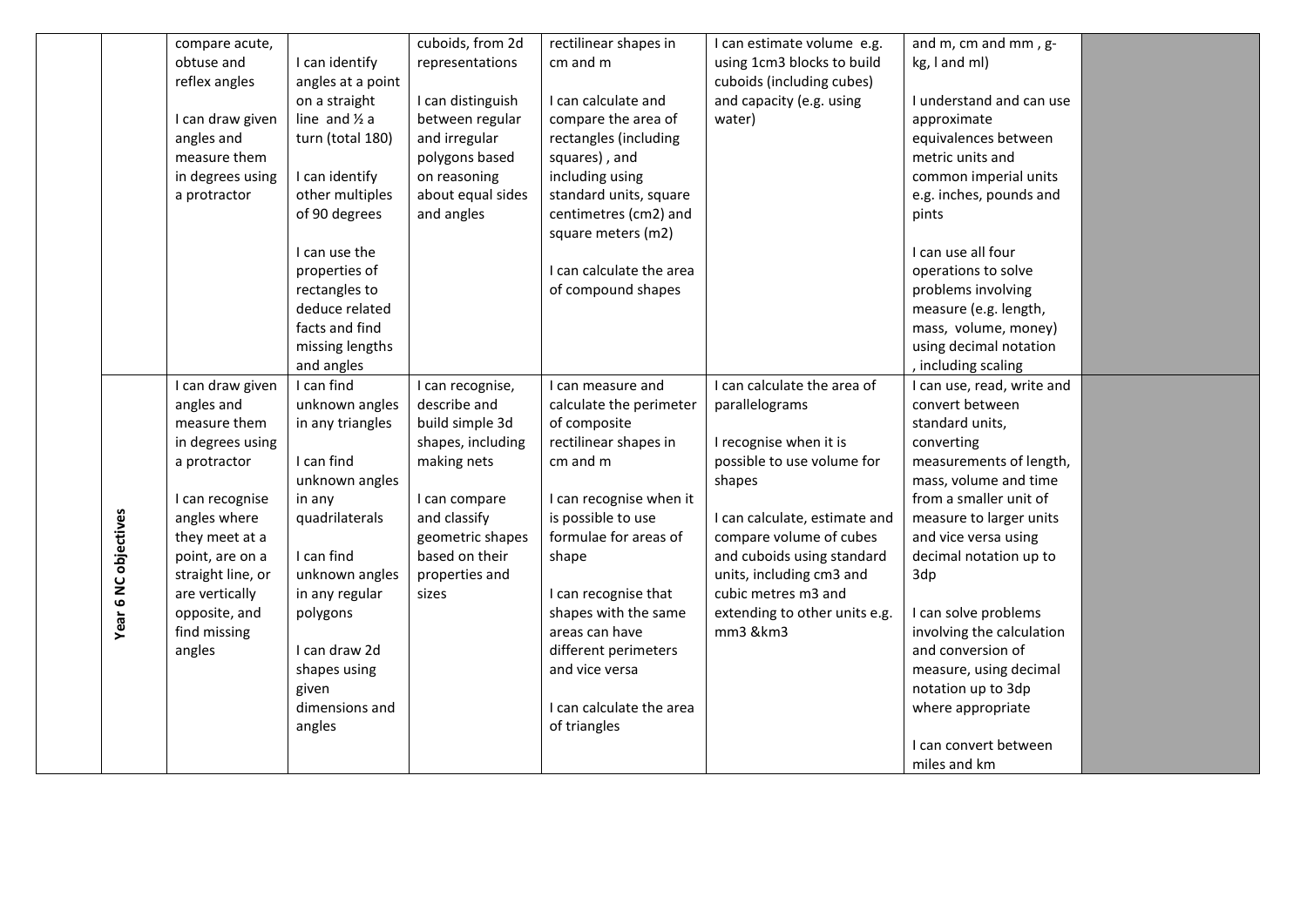| Summ            | Year 5:           | Number:           | <b>SATS PREP</b> | <b>SATS WEEK</b> | STEM WEEK? |  |
|-----------------|-------------------|-------------------|------------------|------------------|------------|--|
| er <sub>1</sub> | Measurement       | Statistics        |                  |                  |            |  |
|                 | Time              |                   |                  |                  |            |  |
|                 | Y6: Number        |                   |                  |                  |            |  |
|                 | Ratio             |                   |                  |                  |            |  |
|                 | I can read and    | I can solve       |                  |                  |            |  |
|                 | write the time    | comparison,       |                  |                  |            |  |
|                 | on an analogue    | sum and           |                  |                  |            |  |
|                 | and digital clock | difference        |                  |                  |            |  |
|                 | using am and      | problems using    |                  |                  |            |  |
|                 | pm notation       | information       |                  |                  |            |  |
|                 |                   | presented in a    |                  |                  |            |  |
|                 | I can read and    | line graph        |                  |                  |            |  |
|                 | convert time to   |                   |                  |                  |            |  |
|                 | 24hr              | I can complete,   |                  |                  |            |  |
|                 |                   | read and          |                  |                  |            |  |
|                 | I can calculate   | interpret         |                  |                  |            |  |
|                 | time intervals    | information in    |                  |                  |            |  |
|                 | understanding     | tables, including |                  |                  |            |  |
|                 | that the time     | timetables        |                  |                  |            |  |
|                 | system is not     |                   |                  |                  |            |  |
|                 | metric            |                   |                  |                  |            |  |
|                 | I understand      | I can interpret   |                  |                  |            |  |
|                 | the terms ratio   | and construct     |                  |                  |            |  |
|                 | and proportion    | line graphs &     |                  |                  |            |  |
|                 | and relate it to  | use to solve      |                  |                  |            |  |
|                 | fractions         | problems          |                  |                  |            |  |
|                 |                   |                   |                  |                  |            |  |
|                 | I can solve       | I can illustrate  |                  |                  |            |  |
|                 | problems          | and name parts    |                  |                  |            |  |
|                 | involving         | of circles        |                  |                  |            |  |
|                 | unequal sharing   | including radius, |                  |                  |            |  |
|                 | and grouping      | diameter, and     |                  |                  |            |  |
|                 | using             | circumference     |                  |                  |            |  |
|                 | knowledge of      | and know that     |                  |                  |            |  |
|                 | fractions and     | the diameter is   |                  |                  |            |  |
|                 | multiples         | twice the radius  |                  |                  |            |  |
|                 | I can solve       |                   |                  |                  |            |  |
|                 |                   | I can interpret   |                  |                  |            |  |
|                 | problems          | and construct     |                  |                  |            |  |